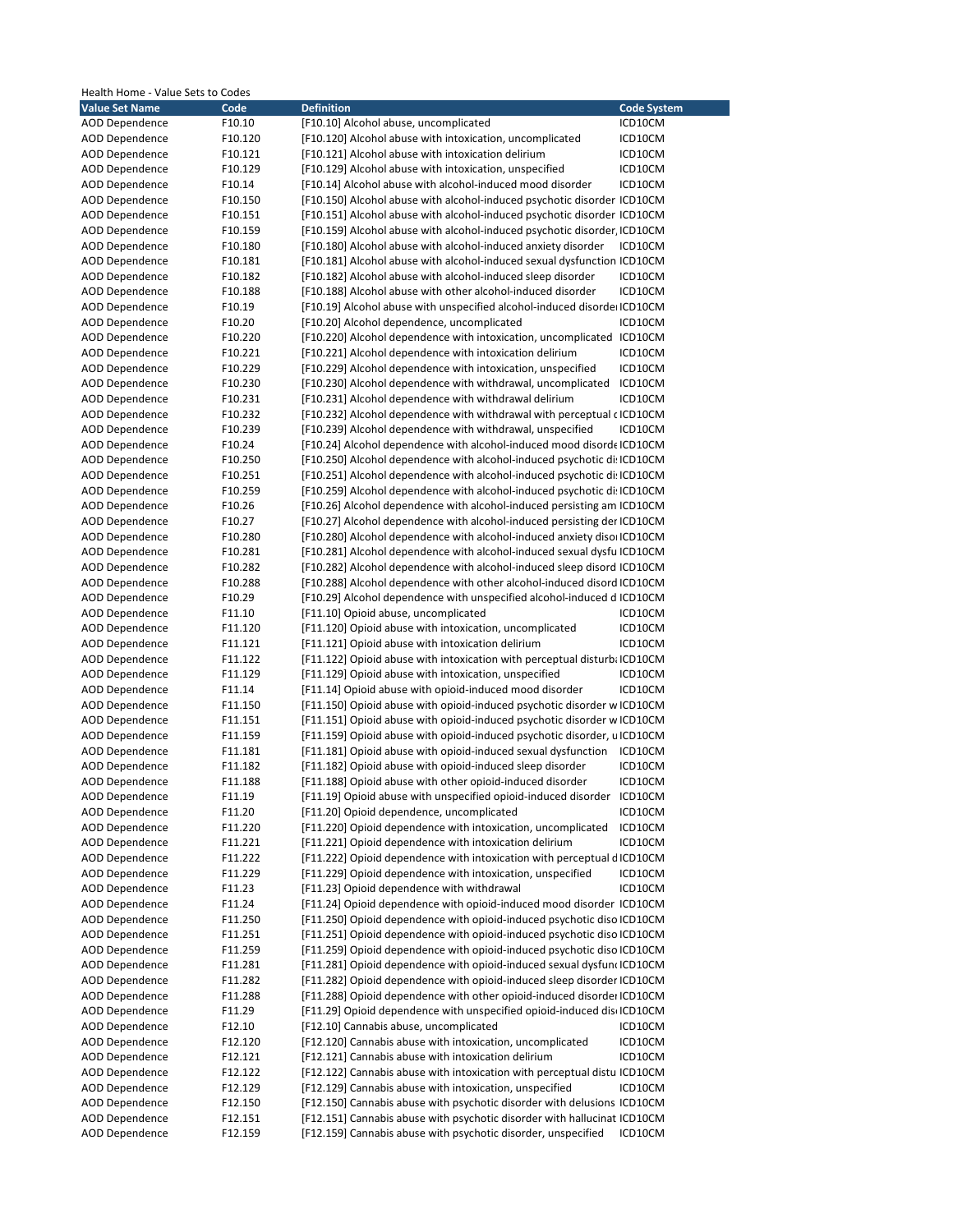| Health Home - Value Sets to Codes |         |                                                                            |
|-----------------------------------|---------|----------------------------------------------------------------------------|
| <b>Value Set Name</b>             | Code    | <b>Definition</b><br><b>Code System</b>                                    |
| <b>AOD Dependence</b>             | F12.180 | [F12.180] Cannabis abuse with cannabis-induced anxiety disorde ICD10CM     |
| AOD Dependence                    | F12.188 | [F12.188] Cannabis abuse with other cannabis-induced disorder ICD10CM      |
| <b>AOD Dependence</b>             | F12.19  | [F12.19] Cannabis abuse with unspecified cannabis-induced disor ICD10CM    |
| <b>AOD Dependence</b>             | F12.20  | [F12.20] Cannabis dependence, uncomplicated<br>ICD10CM                     |
| AOD Dependence                    | F12.220 | [F12.220] Cannabis dependence with intoxication, uncomplicated ICD10CM     |
| <b>AOD Dependence</b>             | F12.221 | [F12.221] Cannabis dependence with intoxication delirium<br>ICD10CM        |
| <b>AOD Dependence</b>             | F12.222 | [F12.222] Cannabis dependence with intoxication with perceptual CD10CM     |
| <b>AOD Dependence</b>             | F12.229 | [F12.229] Cannabis dependence with intoxication, unspecified               |
|                                   |         | ICD10CM                                                                    |
| AOD Dependence                    | F12.250 | [F12.250] Cannabis dependence with psychotic disorder with del ICD10CM     |
| AOD Dependence                    | F12.251 | [F12.251] Cannabis dependence with psychotic disorder with hall ICD10CM    |
| <b>AOD Dependence</b>             | F12.259 | [F12.259] Cannabis dependence with psychotic disorder, unspeci ICD10CM     |
| <b>AOD Dependence</b>             | F12.280 | [F12.280] Cannabis dependence with cannabis-induced anxiety d ICD10CM      |
| <b>AOD Dependence</b>             | F12.288 | [F12.288] Cannabis dependence with other cannabis-induced dis ICD10CM      |
| AOD Dependence                    | F12.29  | [F12.29] Cannabis dependence with unspecified cannabis-induce ICD10CM      |
| <b>AOD Dependence</b>             | F13.10  | [F13.10] Sedative, hypnotic or anxiolytic abuse, uncomplicated ICD10CM     |
| <b>AOD Dependence</b>             | F13.120 | [F13.120] Sedative, hypnotic or anxiolytic abuse with intoxication ICD10CM |
| <b>AOD Dependence</b>             | F13.121 | [F13.121] Sedative, hypnotic or anxiolytic abuse with intoxication ICD10CM |
| AOD Dependence                    | F13.129 | [F13.129] Sedative, hypnotic or anxiolytic abuse with intoxication ICD10CM |
| <b>AOD Dependence</b>             | F13.14  | [F13.14] Sedative, hypnotic or anxiolytic abuse with sedative, hyp ICD10CM |
| <b>AOD Dependence</b>             | F13.150 | [F13.150] Sedative, hypnotic or anxiolytic abuse with sedative, hy ICD10CM |
|                                   |         |                                                                            |
| AOD Dependence                    | F13.151 | [F13.151] Sedative, hypnotic or anxiolytic abuse with sedative, hy ICD10CM |
| <b>AOD Dependence</b>             | F13.159 | [F13.159] Sedative, hypnotic or anxiolytic abuse with sedative, hy ICD10CM |
| <b>AOD Dependence</b>             | F13.180 | [F13.180] Sedative, hypnotic or anxiolytic abuse with sedative, hy ICD10CM |
| <b>AOD Dependence</b>             | F13.181 | [F13.181] Sedative, hypnotic or anxiolytic abuse with sedative, hy ICD10CM |
| <b>AOD Dependence</b>             | F13.182 | [F13.182] Sedative, hypnotic or anxiolytic abuse with sedative, hy ICD10CM |
| AOD Dependence                    | F13.188 | [F13.188] Sedative, hypnotic or anxiolytic abuse with other sedat ICD10CM  |
| AOD Dependence                    | F13.19  | [F13.19] Sedative, hypnotic or anxiolytic abuse with unspecified s ICD10CM |
| <b>AOD Dependence</b>             | F13.20  | [F13.20] Sedative, hypnotic or anxiolytic dependence, uncomplica ICD10CM   |
| <b>AOD Dependence</b>             | F13.220 | [F13.220] Sedative, hypnotic or anxiolytic dependence with intox ICD10CM   |
| AOD Dependence                    | F13.221 | [F13.221] Sedative, hypnotic or anxiolytic dependence with intox ICD10CM   |
| AOD Dependence                    | F13.229 | [F13.229] Sedative, hypnotic or anxiolytic dependence with intox ICD10CM   |
| <b>AOD Dependence</b>             | F13.230 | [F13.230] Sedative, hypnotic or anxiolytic dependence with with CD10CM     |
| <b>AOD Dependence</b>             | F13.231 | [F13.231] Sedative, hypnotic or anxiolytic dependence with with cICD10CM   |
| AOD Dependence                    | F13.232 | [F13.232] Sedative, hypnotic or anxiolytic dependence with with cICD10CM   |
| <b>AOD Dependence</b>             | F13.239 | [F13.239] Sedative, hypnotic or anxiolytic dependence with with cICD10CM   |
|                                   |         |                                                                            |
| <b>AOD Dependence</b>             | F13.24  | [F13.24] Sedative, hypnotic or anxiolytic dependence with sedativ ICD10CM  |
| AOD Dependence                    | F13.250 | [F13.250] Sedative, hypnotic or anxiolytic dependence with sedat ICD10CM   |
| <b>AOD Dependence</b>             | F13.251 | [F13.251] Sedative, hypnotic or anxiolytic dependence with sedat ICD10CM   |
| <b>AOD Dependence</b>             | F13.259 | [F13.259] Sedative, hypnotic or anxiolytic dependence with sedat ICD10CM   |
| <b>AOD Dependence</b>             | F13.26  | [F13.26] Sedative, hypnotic or anxiolytic dependence with sedativ ICD10CM  |
| <b>AOD Dependence</b>             | F13.27  | [F13.27] Sedative, hypnotic or anxiolytic dependence with sedati ICD10CM   |
| <b>AOD Dependence</b>             | F13.280 | [F13.280] Sedative, hypnotic or anxiolytic dependence with sedat ICD10CM   |
| <b>AOD Dependence</b>             | F13.281 | [F13.281] Sedative, hypnotic or anxiolytic dependence with sedat ICD10CM   |
| AOD Dependence                    | F13.282 | [F13.282] Sedative, hypnotic or anxiolytic dependence with sedat ICD10CM   |
| <b>AOD Dependence</b>             | F13.288 | [F13.288] Sedative, hypnotic or anxiolytic dependence with other ICD10CM   |
| <b>AOD Dependence</b>             | F13.29  | [F13.29] Sedative, hypnotic or anxiolytic dependence with unsper ICD10CM   |
| AOD Dependence                    | F14.10  | [F14.10] Cocaine abuse, uncomplicated<br>ICD10CM                           |
| <b>AOD Dependence</b>             | F14.120 | [F14.120] Cocaine abuse with intoxication, uncomplicated<br>ICD10CM        |
| <b>AOD Dependence</b>             | F14.121 | [F14.121] Cocaine abuse with intoxication with delirium<br>ICD10CM         |
| <b>AOD Dependence</b>             | F14.122 | [F14.122] Cocaine abuse with intoxication with perceptual disturl ICD10CM  |
| AOD Dependence                    | F14.129 | [F14.129] Cocaine abuse with intoxication, unspecified<br>ICD10CM          |
|                                   |         | ICD10CM                                                                    |
| AOD Dependence                    | F14.14  | [F14.14] Cocaine abuse with cocaine-induced mood disorder                  |
| <b>AOD Dependence</b>             | F14.150 | [F14.150] Cocaine abuse with cocaine-induced psychotic disorde ICD10CM     |
| <b>AOD Dependence</b>             | F14.151 | [F14.151] Cocaine abuse with cocaine-induced psychotic disorde ICD10CM     |
| <b>AOD Dependence</b>             | F14.159 | [F14.159] Cocaine abuse with cocaine-induced psychotic disorde ICD10CM     |
| <b>AOD Dependence</b>             | F14.180 | [F14.180] Cocaine abuse with cocaine-induced anxiety disorder ICD10CM      |
| <b>AOD Dependence</b>             | F14.181 | [F14.181] Cocaine abuse with cocaine-induced sexual dysfunctior ICD10CM    |
| <b>AOD Dependence</b>             | F14.182 | [F14.182] Cocaine abuse with cocaine-induced sleep disorder<br>ICD10CM     |
| AOD Dependence                    | F14.188 | [F14.188] Cocaine abuse with other cocaine-induced disorder<br>ICD10CM     |
| <b>AOD Dependence</b>             | F14.19  | [F14.19] Cocaine abuse with unspecified cocaine-induced disorde ICD10CM    |
| <b>AOD Dependence</b>             | F14.20  | [F14.20] Cocaine dependence, uncomplicated<br>ICD10CM                      |
| AOD Dependence                    | F14.220 | [F14.220] Cocaine dependence with intoxication, uncomplicated ICD10CM      |
| AOD Dependence                    | F14.221 | [F14.221] Cocaine dependence with intoxication delirium<br>ICD10CM         |
| AOD Dependence                    | F14.222 | [F14.222] Cocaine dependence with intoxication with perceptual ICD10CM     |
| <b>AOD Dependence</b>             | F14.229 | [F14.229] Cocaine dependence with intoxication, unspecified<br>ICD10CM     |
|                                   |         |                                                                            |
| AOD Dependence                    | F14.23  | [F14.23] Cocaine dependence with withdrawal<br>ICD10CM                     |
| AOD Dependence                    | F14.24  | [F14.24] Cocaine dependence with cocaine-induced mood disord ICD10CM       |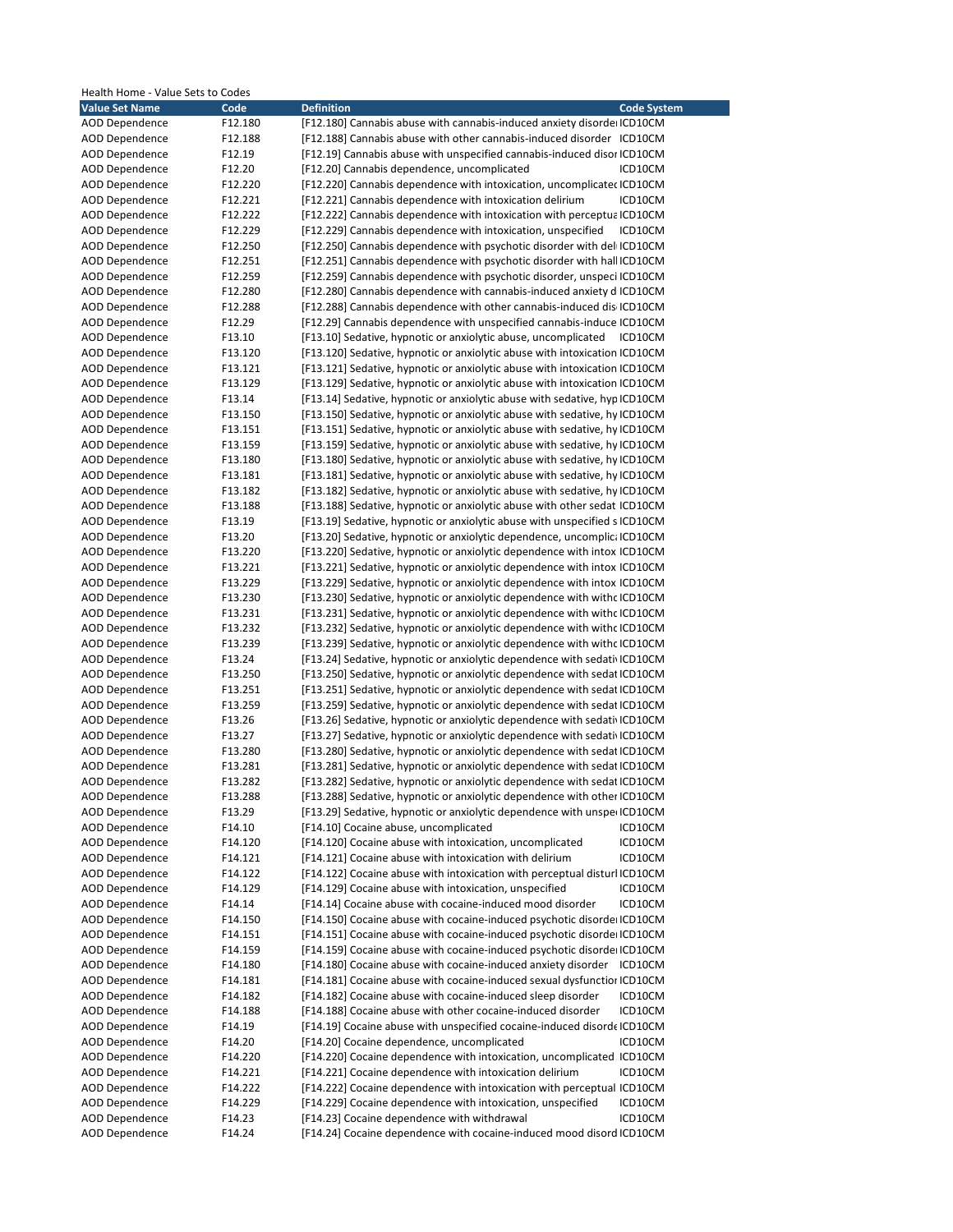| Health Home - Value Sets to Codes |         |                                                                          |                    |
|-----------------------------------|---------|--------------------------------------------------------------------------|--------------------|
| <b>Value Set Name</b>             | Code    | <b>Definition</b>                                                        | <b>Code System</b> |
| <b>AOD Dependence</b>             | F14.250 | [F14.250] Cocaine dependence with cocaine-induced psychotic d ICD10CM    |                    |
| <b>AOD Dependence</b>             | F14.251 | [F14.251] Cocaine dependence with cocaine-induced psychotic d ICD10CM    |                    |
| <b>AOD Dependence</b>             | F14.259 | [F14.259] Cocaine dependence with cocaine-induced psychotic d ICD10CM    |                    |
| <b>AOD Dependence</b>             | F14.280 | [F14.280] Cocaine dependence with cocaine-induced anxiety disc ICD10CM   |                    |
| <b>AOD Dependence</b>             | F14.281 | [F14.281] Cocaine dependence with cocaine-induced sexual dysfilCD10CM    |                    |
| <b>AOD Dependence</b>             | F14.282 | [F14.282] Cocaine dependence with cocaine-induced sleep disor ICD10CM    |                    |
| <b>AOD Dependence</b>             | F14.288 | [F14.288] Cocaine dependence with other cocaine-induced disor ICD10CM    |                    |
| <b>AOD Dependence</b>             | F14.29  | [F14.29] Cocaine dependence with unspecified cocaine-induced (ICD10CM    |                    |
| <b>AOD Dependence</b>             | F15.10  | [F15.10] Other stimulant abuse, uncomplicated                            | ICD10CM            |
| <b>AOD Dependence</b>             | F15.120 | [F15.120] Other stimulant abuse with intoxication, uncomplicate ICD10CM  |                    |
| <b>AOD Dependence</b>             | F15.121 | [F15.121] Other stimulant abuse with intoxication delirium               | ICD10CM            |
| <b>AOD Dependence</b>             | F15.122 | [F15.122] Other stimulant abuse with intoxication with perceptu; ICD10CM |                    |
| <b>AOD Dependence</b>             | F15.129 | [F15.129] Other stimulant abuse with intoxication, unspecified           | ICD10CM            |
| <b>AOD Dependence</b>             | F15.14  | [F15.14] Other stimulant abuse with stimulant-induced mood dis ICD10CM   |                    |
| <b>AOD Dependence</b>             | F15.150 | [F15.150] Other stimulant abuse with stimulant-induced psychot ICD10CM   |                    |
| <b>AOD Dependence</b>             | F15.151 | [F15.151] Other stimulant abuse with stimulant-induced psychot ICD10CM   |                    |
| <b>AOD Dependence</b>             | F15.159 | [F15.159] Other stimulant abuse with stimulant-induced psychot ICD10CM   |                    |
| <b>AOD Dependence</b>             | F15.180 | [F15.180] Other stimulant abuse with stimulant-induced anxiety (ICD10CM  |                    |
| <b>AOD Dependence</b>             | F15.181 | [F15.181] Other stimulant abuse with stimulant-induced sexual d ICD10CM  |                    |
| <b>AOD Dependence</b>             | F15.182 | [F15.182] Other stimulant abuse with stimulant-induced sleep di: ICD10CM |                    |
| <b>AOD Dependence</b>             | F15.188 |                                                                          |                    |
|                                   |         | [F15.188] Other stimulant abuse with other stimulant-induced di ICD10CM  |                    |
| <b>AOD Dependence</b>             | F15.19  | [F15.19] Other stimulant abuse with unspecified stimulant-induc ICD10CM  |                    |
| <b>AOD Dependence</b>             | F15.20  | [F15.20] Other stimulant dependence, uncomplicated                       | ICD10CM            |
| <b>AOD Dependence</b>             | F15.220 | [F15.220] Other stimulant dependence with intoxication, uncom; ICD10CM   |                    |
| <b>AOD Dependence</b>             | F15.221 | [F15.221] Other stimulant dependence with intoxication delirium ICD10CM  |                    |
| <b>AOD Dependence</b>             | F15.222 | [F15.222] Other stimulant dependence with intoxication with per ICD10CM  |                    |
| <b>AOD Dependence</b>             | F15.229 | [F15.229] Other stimulant dependence with intoxication, unspeci ICD10CM  |                    |
| <b>AOD Dependence</b>             | F15.23  | [F15.23] Other stimulant dependence with withdrawal                      | ICD10CM            |
| <b>AOD Dependence</b>             | F15.24  | [F15.24] Other stimulant dependence with stimulant-induced mc ICD10CM    |                    |
| <b>AOD Dependence</b>             | F15.250 | [F15.250] Other stimulant dependence with stimulant-induced p. ICD10CM   |                    |
| <b>AOD Dependence</b>             | F15.251 | [F15.251] Other stimulant dependence with stimulant-induced p. ICD10CM   |                    |
| <b>AOD Dependence</b>             | F15.259 | [F15.259] Other stimulant dependence with stimulant-induced p. ICD10CM   |                    |
| <b>AOD Dependence</b>             | F15.280 | [F15.280] Other stimulant dependence with stimulant-induced a ICD10CM    |                    |
| AOD Dependence                    | F15.281 | [F15.281] Other stimulant dependence with stimulant-induced st ICD10CM   |                    |
| <b>AOD Dependence</b>             | F15.282 | [F15.282] Other stimulant dependence with stimulant-induced sl ICD10CM   |                    |
| <b>AOD Dependence</b>             | F15.288 | [F15.288] Other stimulant dependence with other stimulant-indu ICD10CM   |                    |
| <b>AOD Dependence</b>             | F15.29  | [F15.29] Other stimulant dependence with unspecified stimulant ICD10CM   |                    |
| AOD Dependence                    | F16.10  | [F16.10] Hallucinogen abuse, uncomplicated                               | ICD10CM            |
| AOD Dependence                    | F16.120 | [F16.120] Hallucinogen abuse with intoxication, uncomplicated            | ICD10CM            |
| <b>AOD Dependence</b>             | F16.121 | [F16.121] Hallucinogen abuse with intoxication with delirium             | ICD10CM            |
| <b>AOD Dependence</b>             | F16.122 | [F16.122] Hallucinogen abuse with intoxication with perceptual d ICD10CM |                    |
| <b>AOD Dependence</b>             | F16.129 | [F16.129] Hallucinogen abuse with intoxication, unspecified              | ICD10CM            |
| <b>AOD Dependence</b>             | F16.14  | [F16.14] Hallucinogen abuse with hallucinogen-induced mood dis ICD10CM   |                    |
| <b>AOD Dependence</b>             | F16.150 | [F16.150] Hallucinogen abuse with hallucinogen-induced psychot ICD10CM   |                    |
| <b>AOD Dependence</b>             | F16.151 | [F16.151] Hallucinogen abuse with hallucinogen-induced psychot ICD10CM   |                    |
| <b>AOD Dependence</b>             | F16.159 | [F16.159] Hallucinogen abuse with hallucinogen-induced psychot ICD10CM   |                    |
| <b>AOD Dependence</b>             | F16.180 | [F16.180] Hallucinogen abuse with hallucinogen-induced anxiety ICD10CM   |                    |
| <b>AOD Dependence</b>             | F16.183 | [F16.183] Hallucinogen abuse with hallucinogen persisting percer ICD10CM |                    |
| <b>AOD Dependence</b>             | F16.188 | [F16.188] Hallucinogen abuse with other hallucinogen-induced di ICD10CM  |                    |
| <b>AOD Dependence</b>             | F16.19  | [F16.19] Hallucinogen abuse with unspecified hallucinogen-induc ICD10CM  |                    |
| <b>AOD Dependence</b>             | F16.20  | [F16.20] Hallucinogen dependence, uncomplicated                          | ICD10CM            |
| <b>AOD Dependence</b>             | F16.220 | [F16.220] Hallucinogen dependence with intoxication, uncomplic ICD10CM   |                    |
| <b>AOD Dependence</b>             | F16.221 | [F16.221] Hallucinogen dependence with intoxication with deliriu ICD10CM |                    |
| <b>AOD Dependence</b>             | F16.229 | [F16.229] Hallucinogen dependence with intoxication, unspecifie ICD10CM  |                    |
| AOD Dependence                    | F16.24  | [F16.24] Hallucinogen dependence with hallucinogen-induced moICD10CM     |                    |
| <b>AOD Dependence</b>             | F16.250 | [F16.250] Hallucinogen dependence with hallucinogen-induced p ICD10CM    |                    |
| <b>AOD Dependence</b>             | F16.251 | [F16.251] Hallucinogen dependence with hallucinogen-induced p ICD10CM    |                    |
| <b>AOD Dependence</b>             | F16.259 | [F16.259] Hallucinogen dependence with hallucinogen-induced p ICD10CM    |                    |
| <b>AOD Dependence</b>             | F16.280 | [F16.280] Hallucinogen dependence with hallucinogen-induced a ICD10CM    |                    |
| <b>AOD Dependence</b>             | F16.283 | [F16.283] Hallucinogen dependence with hallucinogen persisting ICD10CM   |                    |
| <b>AOD Dependence</b>             | F16.288 | [F16.288] Hallucinogen dependence with other hallucinogen-indu ICD10CM   |                    |
| <b>AOD Dependence</b>             | F16.29  | [F16.29] Hallucinogen dependence with unspecified hallucinogen ICD10CM   |                    |
| <b>AOD Dependence</b>             | F18.10  | [F18.10] Inhalant abuse, uncomplicated                                   | ICD10CM            |
| <b>AOD Dependence</b>             | F18.120 | [F18.120] Inhalant abuse with intoxication, uncomplicated                | ICD10CM            |
| <b>AOD Dependence</b>             | F18.121 | [F18.121] Inhalant abuse with intoxication delirium                      | ICD10CM            |
| <b>AOD Dependence</b>             | F18.129 | [F18.129] Inhalant abuse with intoxication, unspecified                  | ICD10CM            |
| AOD Dependence                    | F18.14  | [F18.14] Inhalant abuse with inhalant-induced mood disorder              | ICD10CM            |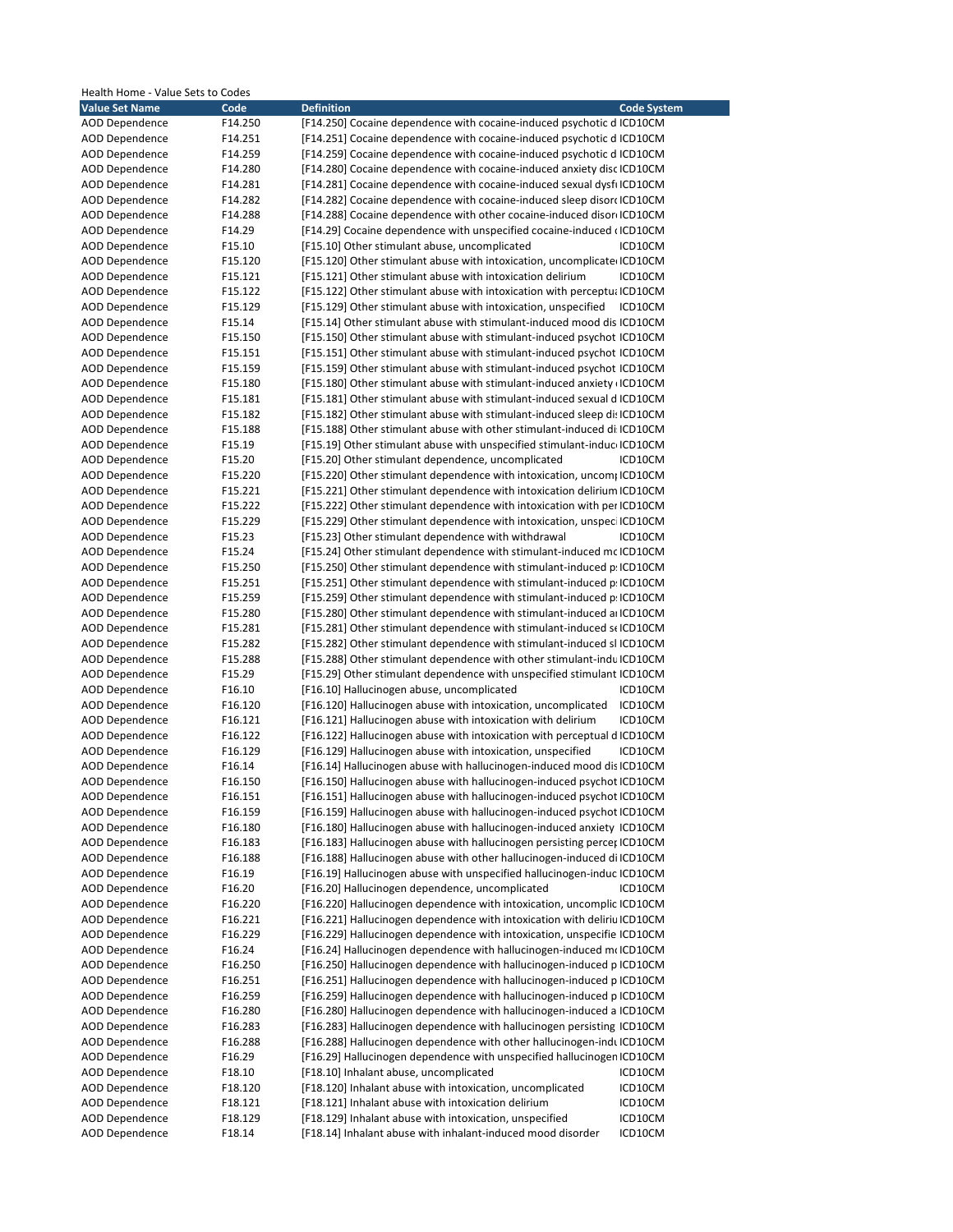| Health Home - Value Sets to Codes |                    |                                                                                                                                                  |                    |
|-----------------------------------|--------------------|--------------------------------------------------------------------------------------------------------------------------------------------------|--------------------|
| <b>Value Set Name</b>             | Code               | <b>Definition</b>                                                                                                                                | <b>Code System</b> |
| <b>AOD Dependence</b>             | F18.150            | [F18.150] Inhalant abuse with inhalant-induced psychotic disorde ICD10CM                                                                         |                    |
| <b>AOD Dependence</b>             | F18.151            | [F18.151] Inhalant abuse with inhalant-induced psychotic disorde ICD10CM                                                                         |                    |
| <b>AOD Dependence</b>             | F18.159            | [F18.159] Inhalant abuse with inhalant-induced psychotic disorde ICD10CM                                                                         |                    |
| <b>AOD Dependence</b>             | F18.17             | [F18.17] Inhalant abuse with inhalant-induced dementia                                                                                           | ICD10CM            |
| AOD Dependence                    | F18.180            | [F18.180] Inhalant abuse with inhalant-induced anxiety disorder ICD10CM                                                                          |                    |
| <b>AOD Dependence</b>             | F18.188            | [F18.188] Inhalant abuse with other inhalant-induced disorder                                                                                    | ICD10CM            |
| <b>AOD Dependence</b>             | F18.19             | [F18.19] Inhalant abuse with unspecified inhalant-induced disord ICD10CM                                                                         |                    |
| <b>AOD Dependence</b>             | F18.20             | [F18.20] Inhalant dependence, uncomplicated                                                                                                      | ICD10CM            |
| <b>AOD Dependence</b>             | F18.220            | [F18.220] Inhalant dependence with intoxication, uncomplicated ICD10CM                                                                           |                    |
| AOD Dependence                    | F18.221            | [F18.221] Inhalant dependence with intoxication delirium                                                                                         | ICD10CM            |
| <b>AOD Dependence</b>             | F18.229            | [F18.229] Inhalant dependence with intoxication, unspecified                                                                                     | ICD10CM            |
| <b>AOD Dependence</b>             | F18.24             | [F18.24] Inhalant dependence with inhalant-induced mood disor ICD10CM                                                                            |                    |
| <b>AOD Dependence</b>             | F18.250            | [F18.250] Inhalant dependence with inhalant-induced psychotic (ICD10CM                                                                           |                    |
| AOD Dependence                    | F18.251            | [F18.251] Inhalant dependence with inhalant-induced psychotic (ICD10CM                                                                           |                    |
| <b>AOD Dependence</b>             | F18.259            | [F18.259] Inhalant dependence with inhalant-induced psychotic (ICD10CM                                                                           |                    |
| <b>AOD Dependence</b>             | F18.27             | [F18.27] Inhalant dependence with inhalant-induced dementia                                                                                      | ICD10CM            |
| <b>AOD Dependence</b>             | F18.280            | [F18.280] Inhalant dependence with inhalant-induced anxiety dis ICD10CM                                                                          |                    |
| <b>AOD Dependence</b>             | F18.288            | [F18.288] Inhalant dependence with other inhalant-induced disor ICD10CM                                                                          |                    |
| <b>AOD Dependence</b>             | F18.29             | [F18.29] Inhalant dependence with unspecified inhalant-induced ICD10CM                                                                           |                    |
| <b>AOD Dependence</b>             | F19.10             | [F19.10] Other psychoactive substance abuse, uncomplicated                                                                                       | ICD10CM            |
| <b>AOD Dependence</b>             | F19.120            | [F19.120] Other psychoactive substance abuse with intoxication, ICD10CM                                                                          |                    |
| AOD Dependence                    | F19.121            | [F19.121] Other psychoactive substance abuse with intoxication (ICD10CM                                                                          |                    |
| <b>AOD Dependence</b>             | F19.122            | [F19.122] Other psychoactive substance abuse with intoxication (ICD10CM)                                                                         |                    |
| <b>AOD Dependence</b>             | F19.129            | [F19.129] Other psychoactive substance abuse with intoxication, ICD10CM                                                                          |                    |
| <b>AOD Dependence</b>             | F19.14             | [F19.14] Other psychoactive substance abuse with psychoactive sICD10CM                                                                           |                    |
| AOD Dependence<br>AOD Dependence  | F19.150<br>F19.151 | [F19.150] Other psychoactive substance abuse with psychoactive ICD10CM<br>[F19.151] Other psychoactive substance abuse with psychoactive ICD10CM |                    |
| <b>AOD Dependence</b>             | F19.159            | [F19.159] Other psychoactive substance abuse with psychoactive ICD10CM                                                                           |                    |
| <b>AOD Dependence</b>             | F19.16             | [F19.16] Other psychoactive substance abuse with psychoactive sICD10CM                                                                           |                    |
| AOD Dependence                    | F19.17             | [F19.17] Other psychoactive substance abuse with psychoactive : ICD10CM                                                                          |                    |
| AOD Dependence                    | F19.180            | [F19.180] Other psychoactive substance abuse with psychoactive ICD10CM                                                                           |                    |
| <b>AOD Dependence</b>             | F19.181            | [F19.181] Other psychoactive substance abuse with psychoactive ICD10CM                                                                           |                    |
| <b>AOD Dependence</b>             | F19.182            | [F19.182] Other psychoactive substance abuse with psychoactive ICD10CM                                                                           |                    |
| AOD Dependence                    | F19.188            | [F19.188] Other psychoactive substance abuse with other psychc ICD10CM                                                                           |                    |
| <b>AOD Dependence</b>             | F19.19             | [F19.19] Other psychoactive substance abuse with unspecified ps ICD10CM                                                                          |                    |
| <b>AOD Dependence</b>             | F19.20             | [F19.20] Other psychoactive substance dependence, uncomplica ICD10CM                                                                             |                    |
| <b>AOD Dependence</b>             | F19.220            | [F19.220] Other psychoactive substance dependence with intoxic ICD10CM                                                                           |                    |
| <b>AOD Dependence</b>             | F19.221            | [F19.221] Other psychoactive substance dependence with intoxic ICD10CM                                                                           |                    |
| AOD Dependence                    | F19.222            | [F19.222] Other psychoactive substance dependence with intoxic ICD10CM                                                                           |                    |
| <b>AOD Dependence</b>             | F19.229            | [F19.229] Other psychoactive substance dependence with intoxic ICD10CM                                                                           |                    |
| <b>AOD Dependence</b>             | F19.230            | [F19.230] Other psychoactive substance dependence with withdi ICD10CM                                                                            |                    |
| <b>AOD Dependence</b>             | F19.231            | [F19.231] Other psychoactive substance dependence with withdi ICD10CM                                                                            |                    |
| <b>AOD Dependence</b>             | F19.232            | [F19.232] Other psychoactive substance dependence with withdi ICD10CM                                                                            |                    |
| AOD Dependence                    | F19.239            | [F19.239] Other psychoactive substance dependence with withdı ICD10CM                                                                            |                    |
| <b>AOD Dependence</b>             | F19.24             | [F19.24] Other psychoactive substance dependence with psycho: ICD10CM                                                                            |                    |
| <b>AOD Dependence</b>             | F19.250            | [F19.250] Other psychoactive substance dependence with psycholCD10CM                                                                             |                    |
| <b>AOD Dependence</b>             | F19.251            | [F19.251] Other psychoactive substance dependence with psych ICD10CM                                                                             |                    |
| <b>AOD Dependence</b>             | F19.259            | [F19.259] Other psychoactive substance dependence with psych ICD10CM                                                                             |                    |
| <b>AOD Dependence</b>             | F19.26             | [F19.26] Other psychoactive substance dependence with psycho; ICD10CM                                                                            |                    |
| <b>AOD Dependence</b>             | F19.27             | [F19.27] Other psychoactive substance dependence with psycho; ICD10CM                                                                            |                    |
| <b>AOD Dependence</b>             | F19.280            | [F19.280] Other psychoactive substance dependence with psych ICD10CM                                                                             |                    |
| <b>AOD Dependence</b>             | F19.281            | [F19.281] Other psychoactive substance dependence with psych ICD10CM                                                                             |                    |
| <b>AOD Dependence</b>             | F19.282            | [F19.282] Other psychoactive substance dependence with psych(ICD10CM                                                                             |                    |
| <b>AOD Dependence</b>             | F19.288            | [F19.288] Other psychoactive substance dependence with other ICD10CM                                                                             |                    |
| <b>AOD Dependence</b>             | F19.29             | [F19.29] Other psychoactive substance dependence with unspeci ICD10CM                                                                            |                    |
| <b>AOD Procedures</b>             | HZ30ZZZ            | [HZ30ZZZ] Individual Counseling for Substance Abuse Treatment, ICD10PCS                                                                          |                    |
| <b>AOD Procedures</b>             | HZ31ZZZ            | [HZ31ZZZ] Individual Counseling for Substance Abuse Treatment, ICD10PCS                                                                          |                    |
| <b>AOD Procedures</b>             | HZ32ZZZ            | [HZ32ZZZ] Individual Counseling for Substance Abuse Treatment, ICD10PCS                                                                          |                    |
| <b>AOD Procedures</b>             | HZ33ZZZ            | [HZ33ZZZ] Individual Counseling for Substance Abuse Treatment, ICD10PCS                                                                          |                    |
| <b>AOD Procedures</b>             | HZ34ZZZ            | [HZ34ZZZ] Individual Counseling for Substance Abuse Treatment, ICD10PCS                                                                          |                    |
| <b>AOD Procedures</b>             | HZ35ZZZ            | [HZ35ZZZ] Individual Counseling for Substance Abuse Treatment, ICD10PCS                                                                          |                    |
| <b>AOD Procedures</b>             | HZ36ZZZ            | [HZ36ZZZ] Individual Counseling for Substance Abuse Treatment, ICD10PCS                                                                          |                    |
| <b>AOD Procedures</b>             | HZ37ZZZ            | [HZ37ZZZ] Individual Counseling for Substance Abuse Treatment, ICD10PCS                                                                          |                    |
| <b>AOD Procedures</b>             | HZ38ZZZ            | [HZ38ZZZ] Individual Counseling for Substance Abuse Treatment, ICD10PCS                                                                          |                    |
| <b>AOD Procedures</b>             | HZ39ZZZ            | [HZ39ZZZ] Individual Counseling for Substance Abuse Treatment, ICD10PCS                                                                          |                    |
| <b>AOD Procedures</b>             | HZ3BZZZ            | [HZ3BZZZ] Individual Counseling for Substance Abuse Treatment, ICD10PCS                                                                          |                    |
| <b>AOD Procedures</b>             | HZ3CZZZ            | [HZ3CZZZ] Individual Counseling for Substance Abuse Treatment, ICD10PCS                                                                          |                    |